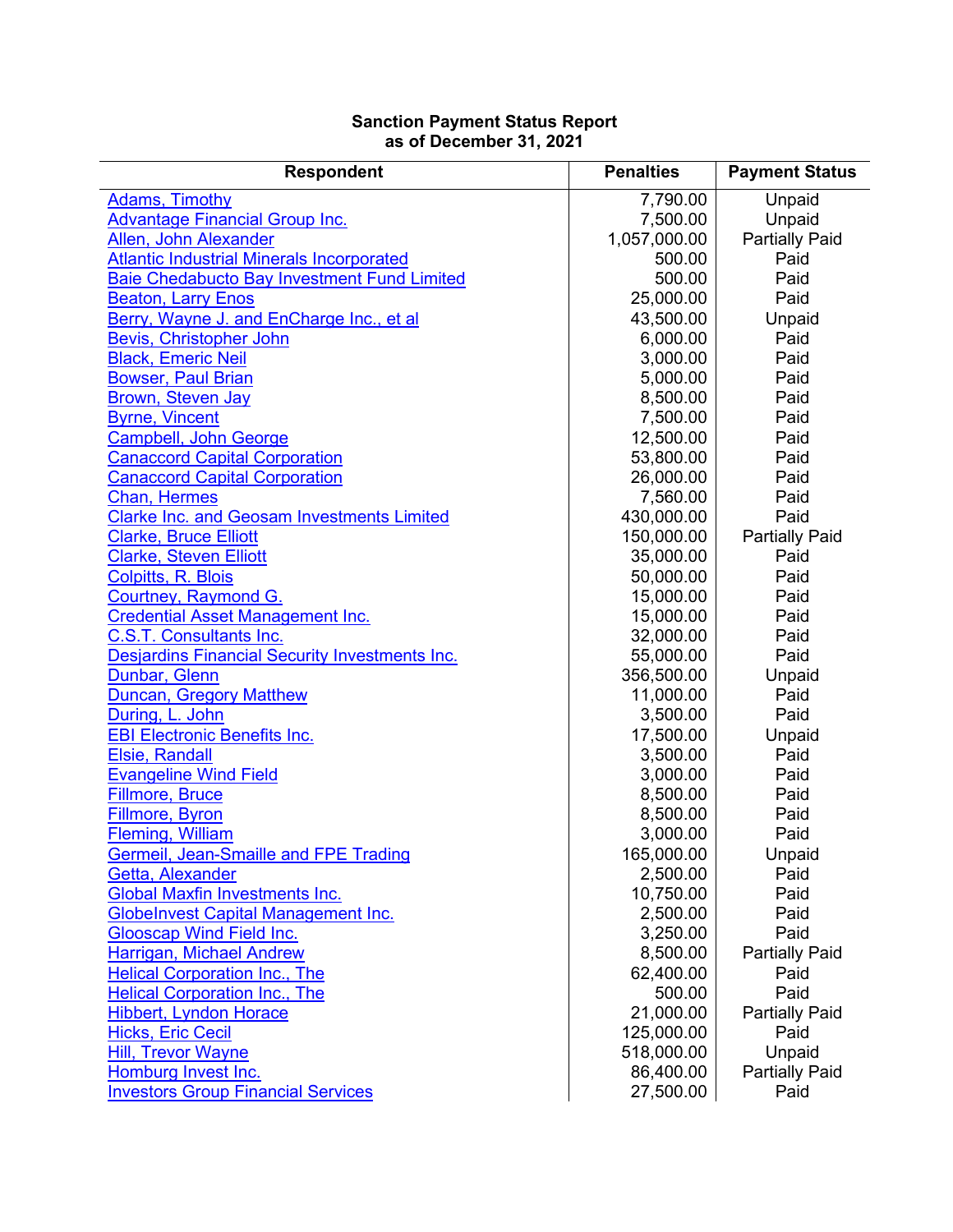| <b>Investors Group Financial Services Inc.</b>            | 42,500.00    | Paid                  |
|-----------------------------------------------------------|--------------|-----------------------|
| <b>IPC Investment Corporation</b>                         | 43,000.00    | Paid                  |
| <b>IPC Securities Corporation</b>                         | 12,500.00    | Paid                  |
| Johnson, Douglas Allen                                    | 6,000.00     | Paid                  |
| Johnson, J. Arnold                                        | 5,000.00     | Paid                  |
| Keogan, Russel Dan                                        | 5,000.00     | Paid                  |
| <b>Keybase Financial Group Inc.</b>                       | 110,000.00   | Paid                  |
| Langille, Jeremiah David                                  | 77,500.00    | Unpaid                |
| Leonard, Andrew and A.J.R. Leonard Consulting, et al      | 65,000.00    | Unpaid                |
| <b>Lynch, Michael Dennis</b>                              | 3,500.00     | Paid                  |
| MacDermott, Ralph and A.C.T. Associated Capital Traders   | 26,000.00    | <b>Partially Paid</b> |
| <b>Marino, Mario</b>                                      | 15,000.00    | Paid                  |
| McLaughlin-Weir, Carol                                    | 12,650.00    | Paid                  |
| Medmira Inc.                                              | 125,940.00   | Paid                  |
| Mill, Peter                                               | 904,705.00   | Unpaid                |
| <b>National Bank Financial Limited</b>                    | 125,000.00   | Paid                  |
| Norman, Terrance                                          | 5,000.00     | Paid                  |
| NPFB Europe SRL (aka SC NPFB Europe SRL), World of        | 35,000.00    | Unpaid                |
| Tickets INC. (aka Wide World of Tickets, INC.), and       |              |                       |
| Vincenzo Pettinicchio (aka Vincent Pettinicchio and Vince |              |                       |
| Pettinicchio)                                             |              |                       |
| <b>Northeastern Community Investment Incorporated</b>     | 3,000.00     | Paid                  |
| Northumberland Wind Field Inc.                            | 5,000.00     | Paid                  |
| <b>Olympian Financial Inc.</b>                            | 11,200.00    | Paid                  |
| optionsXpress, Inc.                                       | 3,749.00     | Paid                  |
| Oxford Investment Holdings Inc.                           | 12,730.00    | Paid                  |
| PharmaChoice East Ltd. Amalgamated as PharmaChoice        | 19,500.00    | Paid                  |
| Canada Inc.                                               |              |                       |
| Publicover, Taura Irene                                   | 31,000.00    | <b>Partially Paid</b> |
| <b>Quadrus Investment Services Ltd.</b>                   | 41,000.00    | Paid                  |
| <b>Quadrus Investment Services Ltd.</b>                   | 41,000.00    | Paid                  |
| Rae & Lipskie Investment Counsel Inc.                     | 31,500.00    | Paid                  |
| Rawding, John C.                                          | 3,250.00     | Paid                  |
| <b>Rethy, Steven Jules</b>                                | 22,500.00    | Paid                  |
| Return on Innovation Advisors Ltd., et al                 | 11,500.00    | Paid                  |
| River John Oceanfront Resorts Ltd.                        | 3,000.00     | Paid                  |
| Robinson, Christopher                                     | 6,500.00     | Paid                  |
| <b>Royal Roads Corp.</b>                                  | 21,500.00    | Paid                  |
| <b>Rudolph, Douglas</b>                                   | 1,104,705.00 | Unpaid                |
| <b>Rust, Grant Stuart</b>                                 | 11,000.00    | Paid                  |
| <b>Scallop Shell Pollution Solution</b>                   | 5,750.00     | <b>Partially Paid</b> |
| Schriver, Bruce Patrick (Order No. 1; Order No. 2)        | 18,500.00    | <b>Partially Paid</b> |
| <b>Scotia Securities Inc.</b>                             | 31,000.00    | Paid                  |
| <b>Scotia Securities Inc.</b>                             | 41,000.00    | Paid                  |
| <b>Scotian Wind Inc. and Terrance Norman</b>              | 8,000.00     | Paid                  |
| <b>Select Money Strategies Incorporated</b>               | 13,000.00    | Paid                  |
| <b>Silver Spruce Resources Inc.</b>                       | 14,000.00    | Paid                  |
| Smith, Dr. James A.                                       | 3,000.00     | Paid                  |
| <b>Sponagle, Quintin Earl</b>                             | 527,000.00   | Unpaid                |
| <b>Stone, Mark</b>                                        | 25,000.00    | Unpaid                |